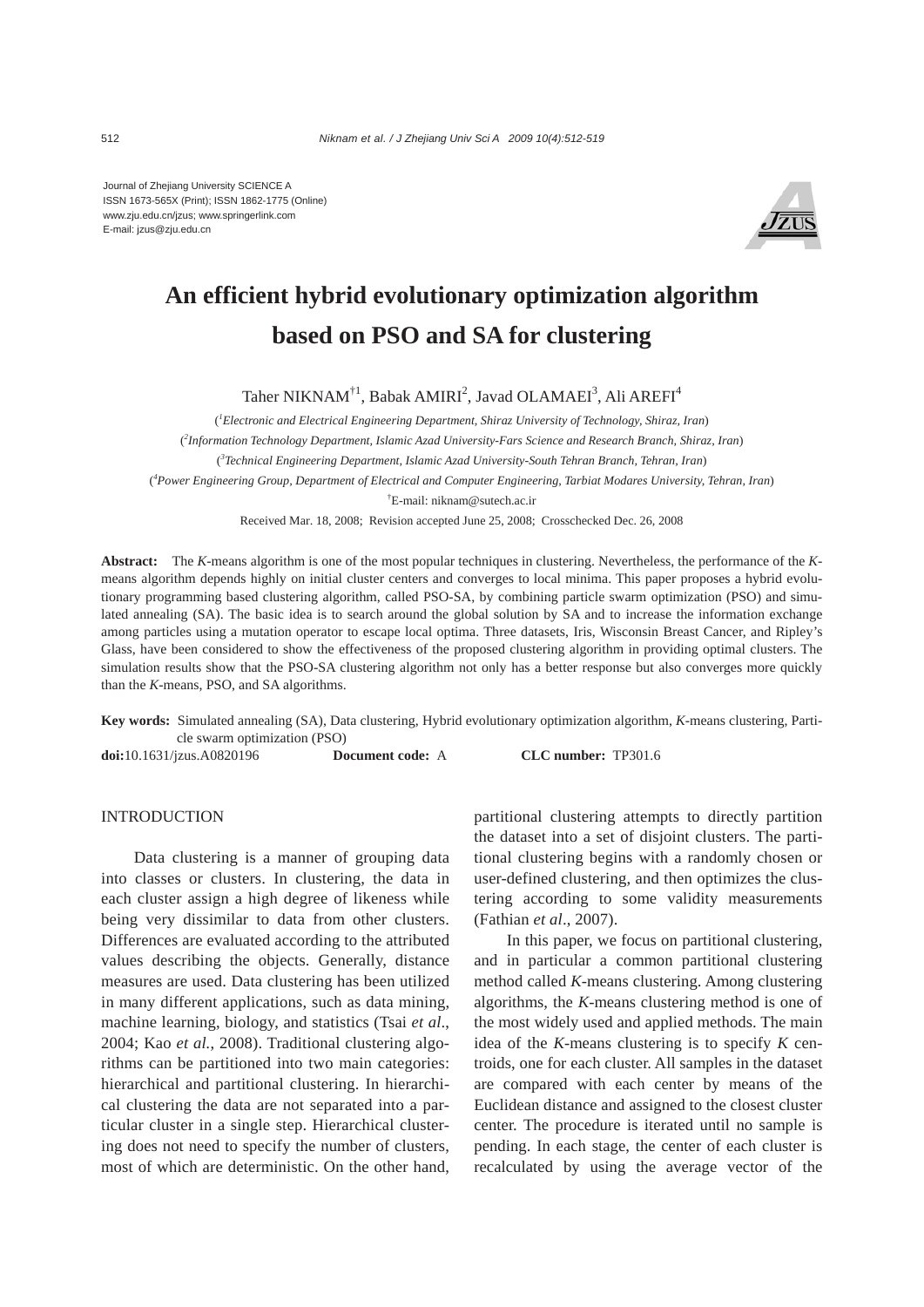objects assigned to the cluster. The algorithm stops when the changes in the cluster centers from one stage to the next are close to zero or smaller than a pre-specified value. Every sample is allocated to only one cluster (Mingoti and Lima, 2006).

Unfortunately, the results of the *K*-means are very sensitive to the initial values of centers. A poor selection of centers may lead to a local optimum, which is quite inferior to the global optimum (Laszlo and Mukherjee, 2007). Recently, evolutionary algorithms such as the genetic algorithm (GA), tabu search (TS), and simulated annealing (SA) have been utilized to solve the clustering problem. However, most evolutionary methods such as GAs and TS are typically very slow at finding an optimal solution. Recently researchers have presented new evolutionary methods such as particle swarm algorithms to solve hard optimization problems, which not only have a better response but also converge very quickly in comparison with ordinary evolutionary methods (Eberhart and Shi, 2001). All studies confirm that the particle swarm optimization (PSO) should be taken into account as a powerful technique, which is efficient enough to handle various kinds of nonlinear optimization problems. Nevertheless, it may be trapped into local optima if the global best and local best positions are equal to the position of particle over a number of iterations (Niknam, 2006; Olamaei *et al*., 2008). To overcome this shortcoming this paper presents a novel hybrid evolutionary optimization method based on PSO and SA, called PSO-SA, for optimally clustering *N* objects into *K* clusters, which not only has a better response but also converges more quickly than ordinary evolutionary algorithms. The basic idea is to search around the global solution by SA and to increase the information exchange among particles using a mutation operator to escape local optima.

In the following, the cluster analysis problem is discussed in Section 2. In Sections 3 and 4 the basic principles are introduced of the PSO and SA algorithms, respectively. The implementation of the PSO-SA algorithm in clustering is illustrated in Section 5. In Section 6 the performance of the PSO-SA algorithm is demonstrated and compared with that of the original SA, PSO and *K*-means for different datasets.

# CLUSTER ANALYSIS PROBLEM

The *K*-means algorithm, utilized for many clustering tasks (MacQueen, 1967), attempts to find the cluster centers,  $C_1$ ,  $C_2$ , ...,  $C_K$ , in such a way that the sum of the squared distances (this sum of squared distances is termed the 'objective function', *f*) of each data point  $(X_i)$  to its nearest cluster center  $(C_k)$ is minimized, as shown in Eq.(3), where *d* is a distance function. Typically, *d* is chosen as the Euclidean distance derived from the Minkowski metric Eqs.(1) and (2).

$$
d(x, y) = \left(\sum_{i=1}^{m} |x_i - y_i|^r\right)^{1/r},
$$
 (1)

$$
d(x, y) = \sqrt{\sum_{i=1}^{m} (x_i - y_i)^2},
$$
 (2)

$$
f(\mathbf{X}, \mathbf{C}) = \sum_{i=1}^{N} \left( \min_{k=1,2,\dots,K} d(X_i, C_k) \right)^2.
$$
 (3)

The steps of the *K*-means algorithm are described as follows:

Step 1: Initialize *K* center locations  $C_1$ ,  $C_2$ , ...,  $C_K$ .

Step 2: Assign each  $X_i$  to its nearest cluster center  $C_k$ .

Step 3: Update each cluster center  $C_k$  as the means of all *Xi* that have been assigned as closest to it. Step 4: Calculate the objective function Eq.(3).

Step 5: If the value of *f* converges, then return  $(C_1, C_2, \ldots, C_K)$ ; otherwise, go to Step 2.

## ORIGINAL PSO ALGORITHM

PSO is an evolutionary optimization technique introduced by Kennedy and Eberhart (1995). Since then it has been widely used to solve a wide range of optimization problems (Angeline, 1998; Shi and Eberhart, 1998; Miranda and Fonseca, 2002; Naka *et al*., 2003; Gaing, 2003; 2004; Hu *et al*., 2004; Esmin *et al*., 2005; Chang *et al.*, 2005; Chu *et al*., 2006; Cai *et al*., 2007). The PSO concept is based on social behavior of bird flocking and fish schooling. In the PSO algorithm, the particles move around in the multi-dimensional search space. The positions of individual particles are adjusted according to their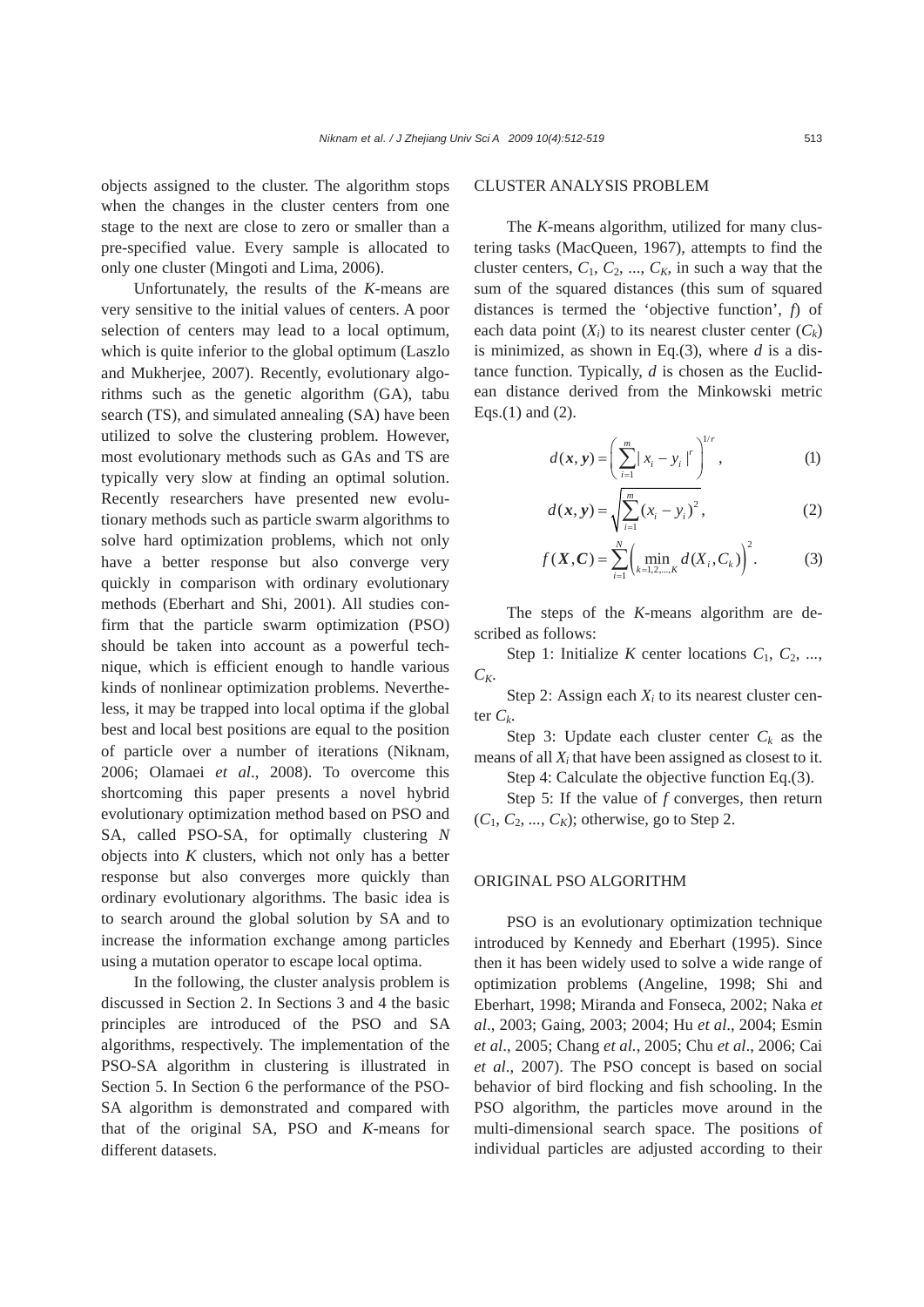previous best positions and the neighborhood best or the global best. PSO is the only evolutionary algorithm that does not implement the survival of the fittest. The reason is that all particles in PSO are kept as members of the population during the course of the searching process. Therefore, we can conclude that the PSO algorithm can be utilized to a wide range of continuous optimization problems (Sung and Jin, 2000; Ng and Wong, 2002).

The searching procedure based on this concept can be described by

$$
\begin{cases}\nV_i^{(t+1)} = \omega V_i^{(t)} + c_1 rand_1(\circ)(Pbest_i - X_i^{(t)}) \\
+ c_2 rand_2(\circ)(Gbest - X_i^{(t)}), \\
X_i^{(t+1)} = X_i^{(t)} + V_i^{(t+1)},\n\end{cases} \tag{4}
$$

where  $i=1, 2, ..., N_{Swarm}$  is the index of each particle; *t* is the iteration number; *rand*<sub>1</sub>( $\circ$ ) and *rand*<sub>2</sub>( $\circ$ ) are random numbers between 0 and 1; *Pbest* is the best previous solution of the *i*th particle that is recorded; *Gbest* is the best particle among the whole population;  $N_{Swarm}$  is the number of the swarms; constants  $c_1$  and *c*2 are weighting factors, which pull each particle towards *Pbest* and *Gbest* positions, respectively. Low values of  $c_1$  and  $c_2$  permit particles to travel far from the goal region before being togged back. On the other hand, high values result in rapid forward or backward movements, from the goal region. Hence, the values of  $c_1$  and  $c_2$  are often set to 2.0 according to early experiences. Angeline (1998) proposed the parameter  $\omega$  into the PSO equation to improve its performance. The appropriate selection of inertia weight  $\omega$  in Eq.(4) provides a balance between the global and local positions. As originally developed,  $\omega$  often decreases linearly from about 0.9 to 0.4 during a run. Generally  $\omega$  is defined by

$$
\omega^{(t+1)} = \omega_{\text{max}} - \frac{\omega_{\text{max}} - \omega_{\text{min}}}{t_{\text{max}}} \cdot t,\tag{5}
$$

where  $t_{\text{max}}$  and  $t$  are the maximum number of iterations and the current iteration number, respectively.  $\omega_{\text{max}}$  and  $\omega_{\text{min}}$  are the maximum and minimum of the inertia weights, respectively. Fig.1 presents a graphical depiction of the basic idea of the particle swarm optimizer.



**Fig.1 Concept of a search by PSO** 

To apply the PSO algorithm for clustering, the following steps should be taken (Olamaei *et al*., 2008):

Step 1: The initial population and initial velocity for each particle should be generated randomly.

Step 2: The objective function is to be evaluated for each individual.

Step 3: The individual that has the minimum objective function should be selected as the global position.

Step 4: The *i*th individual is selected.

Step 5: The best local position (*Pbest*) is selected for the *i*th individual.

Step 6: The modified velocity for the *i*th individual needs to be calculated based on the local and global positions and Eq.(4).

Step 7: The modified position for the *i*th individual should be calculated based on Eq.(4) and then checked with its limit.

Step 8: If all individuals are selected, go to the next step; otherwise,  $i=i+1$ , and go to Step 4.

Step 9: If the current iteration number reaches the predetermined maximum iteration number, the search procedure is stopped; otherwise, go to Step 2.

The last *Gbest* is the solution to the problem.

# SIMULATED ANNEALING

SA is an optimization technique that has been successfully used for solving a wide range of optimization problems. This optimization technique acts on the basis of a condensed material behavior at low temperatures, which in fact simulates the annealing process in nature like freezing and crystallizing liquid or cooling and annealing metal. This proce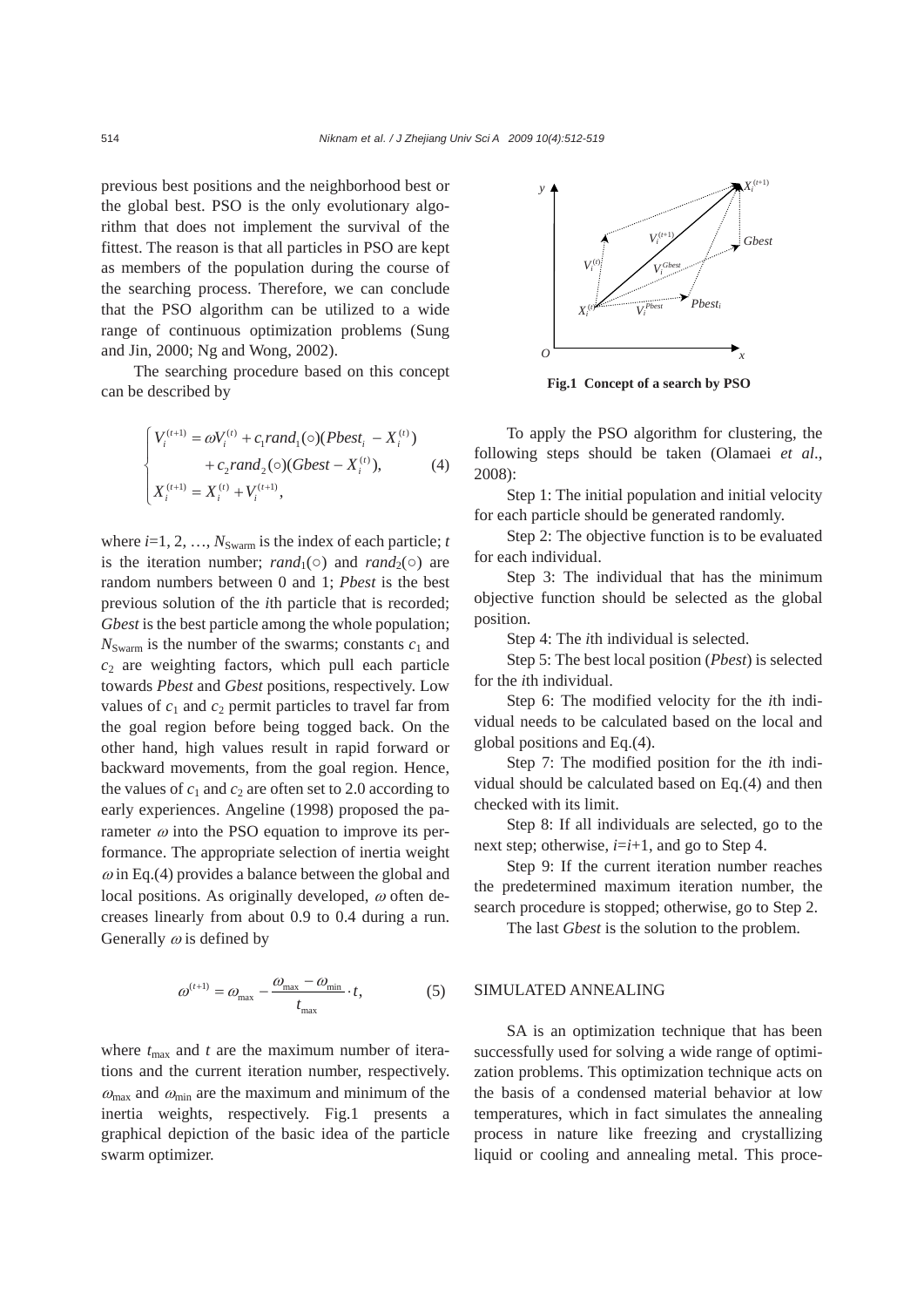dure consists of slow cooling and allowing material to redistribute atoms as they lose mobility. The procedure will continue till a minimum energy state is reached (Meer, 2007; Saber *et al*., 2007; Christober Asir Rajan and Mohan, 2007; Niknam *et al*., 2008a; 2008b; Wu *et al*., 2008).

In SA process, at first material is placed in a heat bath. Next step is to melt and disarrange the material physically by raising the temperature gradually. Material particles will orientate in the direction that is equal to its difference from a high energy level. In a further step, heat bath will be cooled slowly by decreasing the temperature gradually. This will allow the particles to align themselves in a regular crystalline lattice structure. Final structure reached is similar to whatever at first was. Notice that gradual decreasing of temperature is important to reach equilibrium after each temperature drop for a stable low energy structure; otherwise, the structure will be irregular, and this will defect solidifying mechanism and final structure will be highly unstable.

The best point of the SA technique is that, it can be used to a variety of optimization problems without the need to change the basic structure of the computation and also the specialist knowledge.

In the SA algorithm, like most of its family (meta heuristics that are based on gradual local improvement), the algorithm starts with a randomly chosen none optimal configuration using a suitable mechanism and calculates its relative cost to improve the configuration. By reduction of differential cost  $\Delta X_k$ , a new configuration will be selected and the process is repeated until a termination criterion is met.

The negative point of meta heuristic algorithms is that they can be easily trapped in local minima. The SA technique solves this problem by allowing 'uphill' moves based on a model of the annealing process in the physical world (as mentioned before). During the cooling process the system can escape local minima by moving to a thermal equilibrium of a higher energy potential based on the probabilistic distribution *w* of entropy *S*, i.e.,

$$
S = k \ln w,\tag{6}
$$

where *k* is Boltzmann's constant and *w* is the probability that the system exists in a state that relates to all the possible states that it could be in. Thus, given entropy's relation to energy *E* and temperature *T*, the reduction rate would be

$$
dS = \frac{dE}{T},\tag{7}
$$

which is actually the probabilistic expression of *w* related to the energy distribution of the temperature *T* as follows:

$$
w \propto \exp(-E/(kT)). \tag{8}
$$

Eq.(8) is known as a Boltzmann probability distribution and is used to select the uphill moves that may help the optimization procedure escape from local minima.

The general procedure for the SA algorithm can be summarized as follows:

Step 1: Select an initial line configuration *C* and an initial temperature *T*.

Step 2: Find another solution, namely  $C_{\text{next}}$ , by modifying the last answer *C*.

Step 3: Calculate the energy differential Δ*E*= *f*( $C$ <sub>next</sub>)−*f*( $C$ ).

Step 4: If Δ*E*<0, go to Step 9.

Step 5: Generate a random number, namely *R*, between 0 and 1.0.

Step 6: If *R*<exp(−Δ*E*/*T*), go to Step 9.

Step 7: Repeat Steps 2~6 for a number of predetermined steps for the given temperature.

Step 8: If no new configuration  $C_{\text{next}}$  is accepted, then go to Step 10.

Step 9: Decrease the temperature *T*, replace *C* with  $C_{\text{next}}$ , and go to Step 2.

Step 10: Reheat the environment by setting *T* to a higher value.

Step 11: Repeat Steps 1~10 until no further improvement is obtained.

# APPLICATION OF PSO-SA TO CLUSTERING

In this study, a new hybrid evolutionary algorithm is proposed to incorporate the SA algorithm into the original PSO. The algorithm is called PSO-SA and is applied to clustering. In the proposed algorithm, we use SA as a local search around *Gbest*; in other words, *Gbest* changes in each iteration. The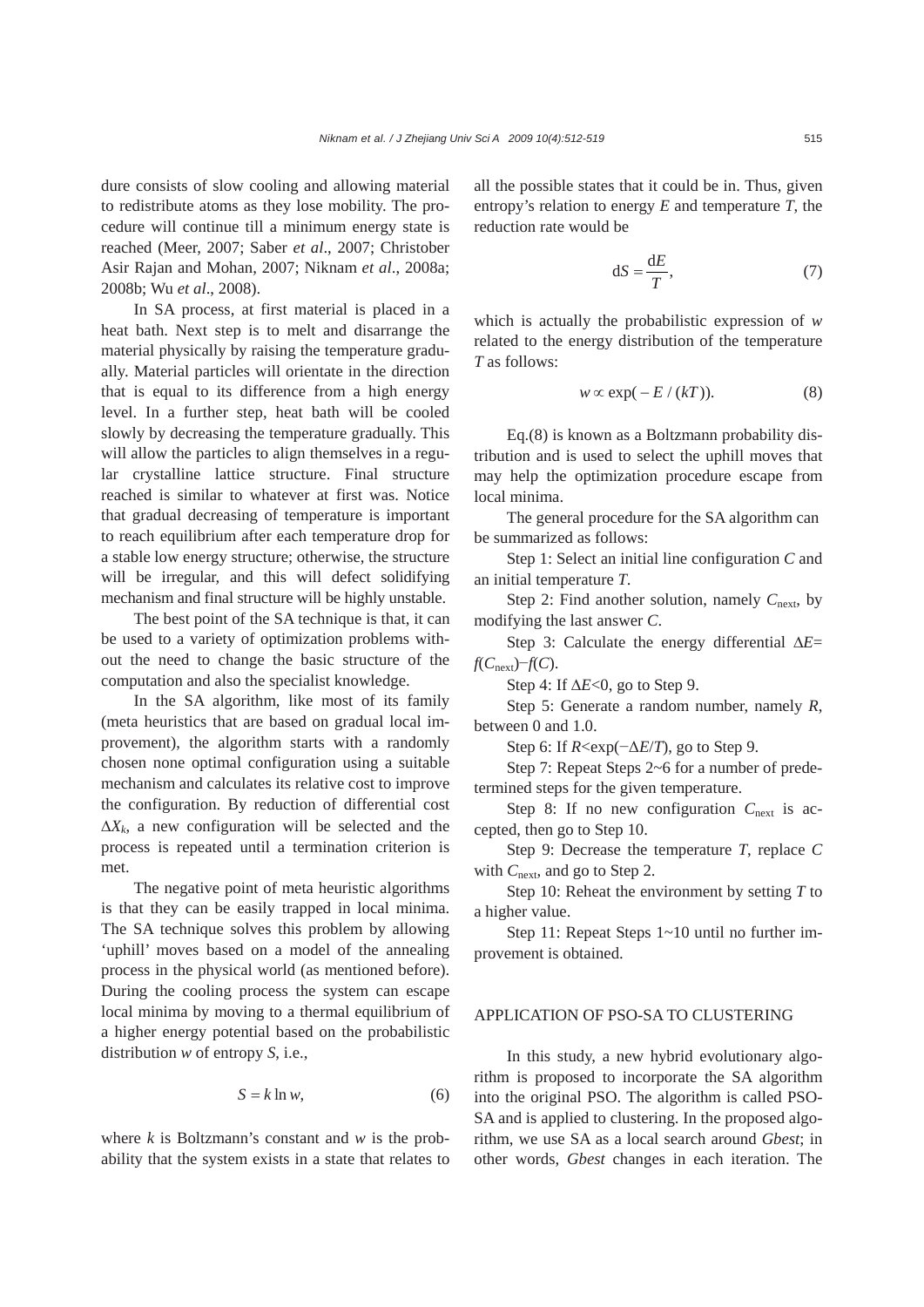control variables are the cluster centers. To implement the PSO-SA algorithm in the clustering problem, the following steps should be taken and repeated.

Step 1: Generate the initial population and initial velocity.

The initial population *P* and initial velocity *V* for each particle are randomly generated as follows:

$$
\boldsymbol{P} = [\boldsymbol{C}_1, \boldsymbol{C}_2, \dots, \boldsymbol{C}_{N_{\text{Swarm}}}]^{\text{T}}, \tag{9}
$$

$$
V = [V_1, V_2, \dots, V_{N_{\text{Swarm}}} ]^{\text{T}}, \tag{10}
$$

where

$$
C_{i} = [C'_{1}, C'_{2}, ..., C'_{K}], i = 1, 2, ..., N_{Swarm},
$$
  
\n
$$
C'_{j} = [c_{1}, c_{2}, ..., c_{d}], c_{i}^{min} < c_{i} < c_{i}^{max},
$$
  
\n
$$
V_{i} = [V_{c1}, V_{c2}, ..., V_{cK}], i = 1, 2, ..., N_{Swarm},
$$
  
\n
$$
V_{cj} = [v_{1}, v_{2}, ..., v_{d}], v_{i}^{min} < v_{i} < v_{i}^{max},
$$

 $C_i'$  is the *j*th cluster center for the *i*th individual;  $V_{ci}$  is the velocity of the *j*th cluster center for the *i*th individual;  $V_i$  and  $C_i$  are velocity and position of the *i*th individual, respectively; *d* is the dimension of each cluster center;  $v_i^{\text{max}}$  and  $v_i^{\text{min}}$  are the maximum and minimum values of velocity of each point belonging to the *j*th cluster center, respectively;  $c_i^{\max}$  and  $c_i^{\min}$ (each center feature) are the maximum and minimum values of each point belonging to the *j*th cluster center, respectively.

Step 2: Calculate the objective function value for each individual.

Step 3: Sort the initial population based on the objective function values.

The initial population is ascending, based on the value of the objective function.

Step 4: Select the best global position.

The individual that has the minimum objective function is selected as the best global position (*Gbest*).

Step 5: Apply SA to search around the global solution *Gbest*. Swap *Gbest*, if the solution obtained by SA is better than it*.*

Step 6: Select the best local position for each individual.

Step 7: Select the *i*th individual and move it according to the following rules:

$$
\begin{cases}\nV_i^{(t+1)} = \omega V_i^{(t)} + c_1 rand_1(\circ)(Pbest_i - C_i^{(t)}) \\
+ c_2 rand_2(\circ)(Gbest - C_i^{(t)}), \\
C_i^{(t+1)} = C_i^{(t)} + V_i^{(t+1)}.\n\end{cases} (11)
$$

The modified position for the *i*th individual is checked with its limit.

Step 8: If all individuals are selected, go to the next step; otherwise, *i*=*i*+1, and go back to Step 7.

Step 9: Check the termination criteria.

If the current iteration number reaches the predetermined maximum iteration number, stop the search procedure; otherwise, replace the initial population with the new population of swarms and then go back to Step 3.

The last *Gbest* is the solution to the problem. The flowchart of PSO-SA is shown in Fig.2.



**Fig.2 Flowchart of PSO-SA**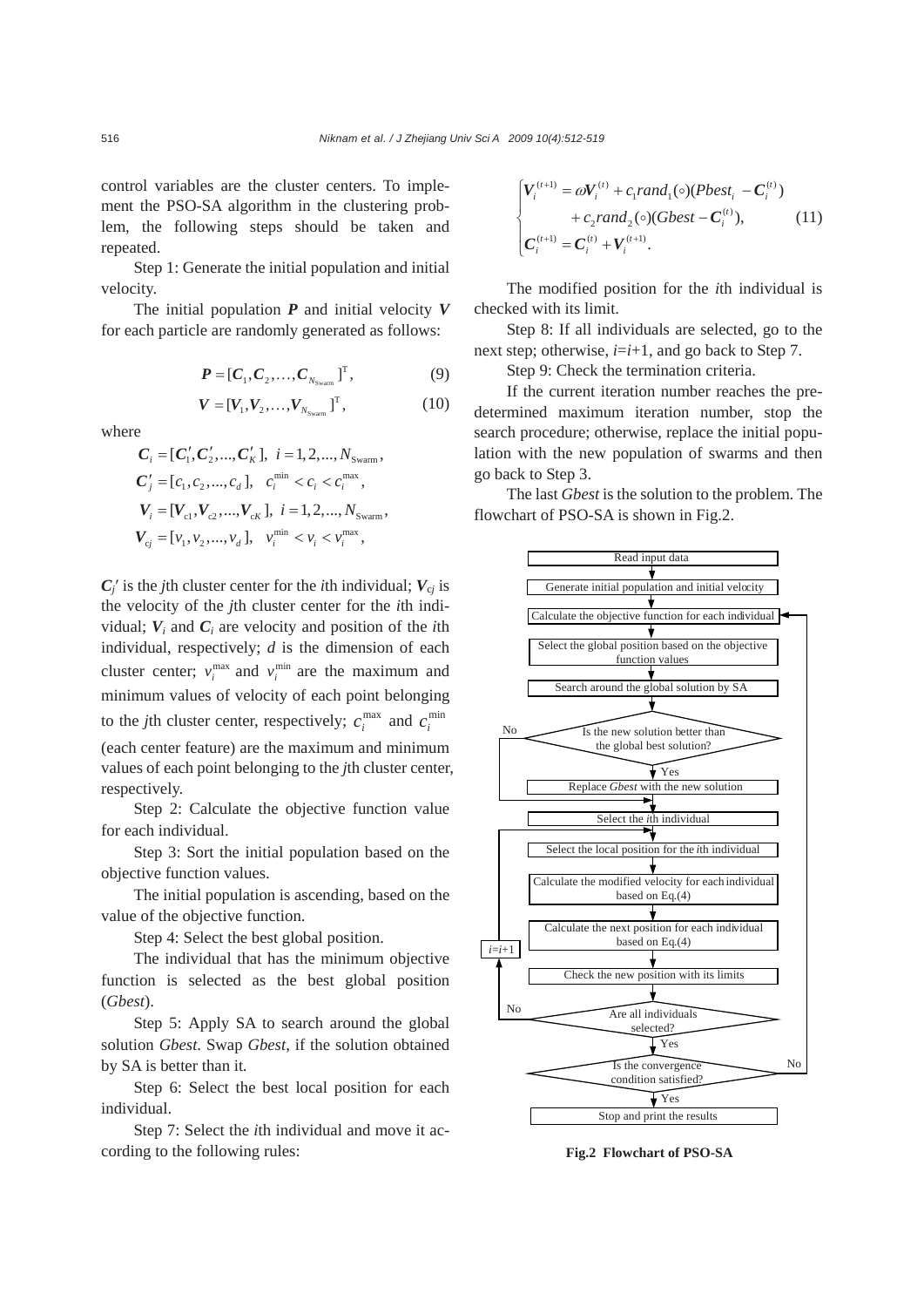#### EXPERIMENTAL RESULTS

We assess and compare the performance of the POS-SA algorithm with the original PSO, SA and *K*means algorithms on three real-life datasets, i.e., Iris, Wisconsin Breast Cancer, and Ripley's Glass.

Iris data (*N*=150, *d*=4, *K*=3) include 150 random samples of flowers from the Iris species setosa, versicolor, and virginica collected by Anderson (1935). There exist 50 observations for sepal length, sepal width, petal length, and petal width in cm from each species. The Iris data were utilized by Fisher (1936) in his initiation of the linear-discriminantfunction technique.

Wisconsin Breast Cancer (*N*=683, *d*=9, *K*=2) consists of 683 objects characterized by 9 features: clump thickness, cell size uniformity, cell shape uniformity, marginal adhesion, single epithelial cell size, bare nuclei, bland chromatin, normal nucleoli, and mitoses. In the Wisconsin Breast Cancer there exist two categories: malignant (444 objects) and benign (239 objects).

Ripley's Glass  $(N=214, d=9, K=6)$  includes 6 different types of glass: building windows float processed (70 objects), building windows non-float processed (76 objects), vehicle windows float processed (17 objects), containers (13 objects), tableware (9 objects), and headlamps (29 objects). Each glass type was analyzed for 9 features, which are refractive index, sodium, magnesium, aluminum, silicon, potassium, calcium, barium, and iron.

The parameters required for implementation of the PSO-SA algorithm are *T*,  $c_1$ ,  $c_2$ ,  $\omega_{\text{min}}$ , and  $\omega_{\text{max}}$ . In this study the proper values for the aforementioned parameters are  $T=100$ ,  $c_1=c_2=2$ ,  $N_{\text{Swarm}}=$ 10~15,  $\omega_{\text{min}}$ =0.4, and  $\omega_{\text{max}}$ =0.9, determined by 10 runs of the algorithm.

The algorithms were implemented using MAT-LAB 7.1 on a computer with a Pentium IV, 2.8 GHz CPU and 512 GB RAM. Tables 1~5 present a comparison among the results of PSO-SA, SA, PSO, and *K*-means for 10 random tails using the mentioned three datasets.

For Iris data it is revealed that the PSO-SA clustering algorithm obtains a best value of 96.65 while the best solutions of PSO, SA, and *K*-means are 96.73, 97.05, and 97.24, respectively. The PSO-SA has obtained the best solution in all runs, while the PSO, SA, and *K*-means algorithms have obtained the global solution in one run, one run and two runs respectively. As shown in Table 1 the best and worst solutions for the PSO-SA are the same. The worst solutions of the PSO, SA, and *K*-means algorithms are 102.23, 101.58, and 104.79, respectively.

**Table 1 Simulation results for 10 random trials using the Iris data** 

| Initial       | Number of iterations |            |        |        |
|---------------|----------------------|------------|--------|--------|
| configuration | $K$ -means           | <b>PSO</b> | SА     | PSO-SA |
| 1             | 101.01               | 97.06      | 98.75  | 96.65  |
| 2             | 104.79               | 99.08      | 97.05  | 96.65  |
| 3             | 97.81                | 102.23     | 98.98  | 96.65  |
| 4             | 104.44               | 96.73      | 100.72 | 96.65  |
| 5             | 101.35               | 97.61      | 100.93 | 96.65  |
| 6             | 97.24                | 98.05      | 101.58 | 96.65  |
| 7             | 101.26               | 98.02      | 101.19 | 96.65  |
| 8             | 100.92               | 100.80     | 98.71  | 96.65  |
| 9             | 97.24                | 98.52      | 100.03 | 96.65  |
| 10            | 97.38                | 98.02      | 100.60 | 96.65  |

For Wisconsin Breast Cancer data (Table 2), the PSO-SA algorithm achieves the best value of 2964.38 in 90% of total runs. The *K*-means algorithm obtains the best value of 2987.19 only once. The optimum values obtained by PSO and SA algorithms are 2973.50 and 2980.49, respectively, which are obtained in 20% and 10% of all runs respectively. The worst solutions of PSO-SA, PSO, SA and *K*means algorithms are 2964.50, 3318.88, 3242.01 and 2988.24, respectively. The simulation results show that the worst value obtained by the proposed algorithm is less than those obtained by the other algorithms.

**Table 2 Simulation results for 10 random trials using the Wisconsin Breast Cancer data** 

| Initial        | Number of iterations |            |           |         |
|----------------|----------------------|------------|-----------|---------|
| configuration  | $K$ -means           | <b>PSO</b> | <b>SA</b> | PSO-SA  |
| 1              | 2988.24              | 2981.99    | 3080.18   | 2964.38 |
| $\overline{c}$ | 2987.19              | 2973.50    | 2980.49   | 2964.38 |
| 3              | 2988.13              | 3094.16    | 3242.01   | 2964.38 |
| 4              | 2988.00              | 3147.64    | 2991.81   | 2964.50 |
| 5              | 2987.58              | 3000.27    | 3146.59   | 2964.38 |
| 6              | 2987.81              | 3034.15    | 3129.57   | 2964.38 |
| 7              | 2988.24              | 2973.50    | 3057.32   | 2964.38 |
| 8              | 2987.83              | 3318.88    | 2987.44   | 2964.38 |
| 9              | 2987.32              | 2989.68    | 2989.33   | 2964.38 |
| 10             | 2987.46              | 2986.60    | 3155.81   | 2964.38 |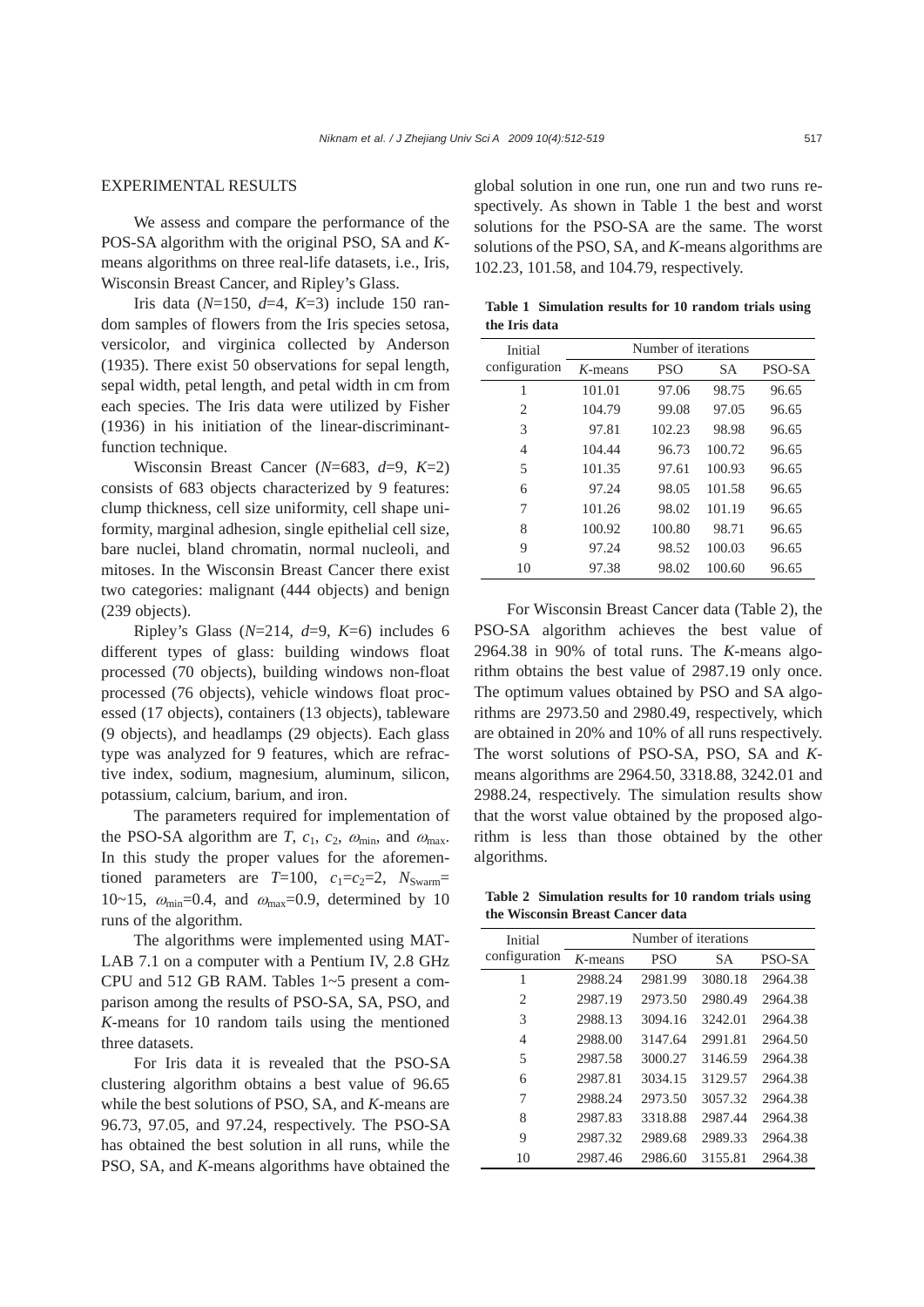The simulation results for the clustering problem using the Ripley's Glass data are shown in Table 3. For this problem, the PSO-SA, PSO, SA and *K*means methods find the optimum solutions of 199.57, 270.57, 274.45 and 215.47, respectively. The PSO-SA reaches the optimum solution nine times while the PSO, SA and *K*-means algorithms converge to the best solution two, one and one time(s), respectively. The PSO-SA algorithm attains the worst solution value of 200.01, which is significantly less than those of the others.

**Table 3 Simulation results for 10 random trials using the Ripley's glass data** 

| Initial       | Number of iterations |            |           |        |
|---------------|----------------------|------------|-----------|--------|
| configuration | $K$ -means           | <b>PSO</b> | <b>SA</b> | PSO-SA |
| 1             | 227.61               | 275.05     | 280.39    | 199.57 |
| 2             | 242.77               | 281.11     | 279.27    | 199.57 |
| 3             | 237.91               | 279.48     | 277.16    | 199.57 |
| 4             | 218.11               | 270.57     | 286.08    | 199.57 |
| 5             | 246.71               | 283.52     | 278.08    | 199.57 |
| 6             | 255.38               | 272.71     | 278.50    | 199.57 |
| 7             | 240.58               | 277.58     | 282.89    | 199.57 |
| 8             | 239.53               | 270.57     | 274.45    | 200.01 |
| 9             | 215.47               | 274.79     | 282.00    | 199.57 |
| 10            | 230.70               | 271.72     | 284.70    | 199.57 |

In terms of the number of function evaluations (Table 5), *K*-means requires the least number of function evaluations in all the datasets. However, the results of *K*-means are not very acceptable. For the Iris dataset, the number of function evaluations of PSO-SA, PSO, SA and *K*-means are 2523, 4963, 4941 and 120, respectively. The results reveal that the number of function evaluations of PSO-SA is less than those of other evolutionary algorithms. Based on the obtained simulation results, we can conclude that the changes in the number of fitness function evaluations of the proposed algorithm are less than those of the other evolutionary algorithms in all cases (Table 4).

**Table 4 Number of function evaluations for the three datasets**

| Dataset                    | Number of function evaluations |       |               |        |  |
|----------------------------|--------------------------------|-------|---------------|--------|--|
|                            | $K$ -means                     | PSO   | SА            | PSO-SA |  |
| Iris                       | 120                            | 4963  | 4941          | 2523   |  |
| Wisconsin Breast<br>Cancer | 180                            | 16290 | 17471         | 3082   |  |
| Ripley's Glass             | 630                            |       | 197973 198294 | 15928  |  |

Table 5 illustrates the CPU time of the proposed algorithm in comparison with others. As shown in Table 5, the PSO-SA algorithm converges quicker than other algorithms.

**Table 5 CPU time of the four algorithms** 

| Dataset                    | CPU time(s) |            |       |        |
|----------------------------|-------------|------------|-------|--------|
|                            | $K$ -means  | <b>PSO</b> | SА    | PSO-SA |
| Iris                       | $\sim$ 5    | ~236       | $-95$ | ~231   |
| Wisconsin Breast<br>Cancer | $\sim$ 8    | $-43$      | ~112  | $-32$  |
| Ripley's Glass             | $\sim$ 9    | ~100       | ~129  | ~1.34  |

The simulation results demonstrate that the proposed hybrid evolutionary algorithm converges to the global optimum almost every time, and with fewer function evaluations and leads naturally to the conclusion that the PSO-SA algorithm is a viable and robust technique for data clustering.

# **CONCLUSION**

We proposed a hybrid evolutionary algorithm based clustering algorithm, called PSO-SA. The PSO-SA algorithm was used to search for the cluster centers. This algorithm minimizes the objective function of the clustering problem. When the number of clusters is known a priori, the PSO-SA algorithm can find the cluster centers. In order to demonstrate the effectiveness of the PSO-SA clustering algorithm in finding optimal clusters, three datasets—Iris, Wisconsin Breast Cancer, and Ripley's Glass—have been considered. The datasets consist of the numbers of dimensions ranging from 4 to 9 and the numbers of clusters ranging from 2 to 6. The simulation results of the proposed algorithm were compared with those of the *K*-means, original PSO, and SA algorithms. The results reveal that the PSO-SA clustering algorithm provides a performance that is significantly better than that of the *K*-means algorithm.

#### **References**

- Anderson, E., 1935. The irises of the Gaspé peninsula. *Bull. Am. Iris Soc.*, **59**:2-5.
- Angeline, P.J., 1998. Using Selection to Improve Particle Swarm Optimization. IEEE Int. Conf. on Computational Intelligence, p.84-89.
- Cai, X., Cui, Z., Zeng, J., Tan, Y., 2007. Performance-